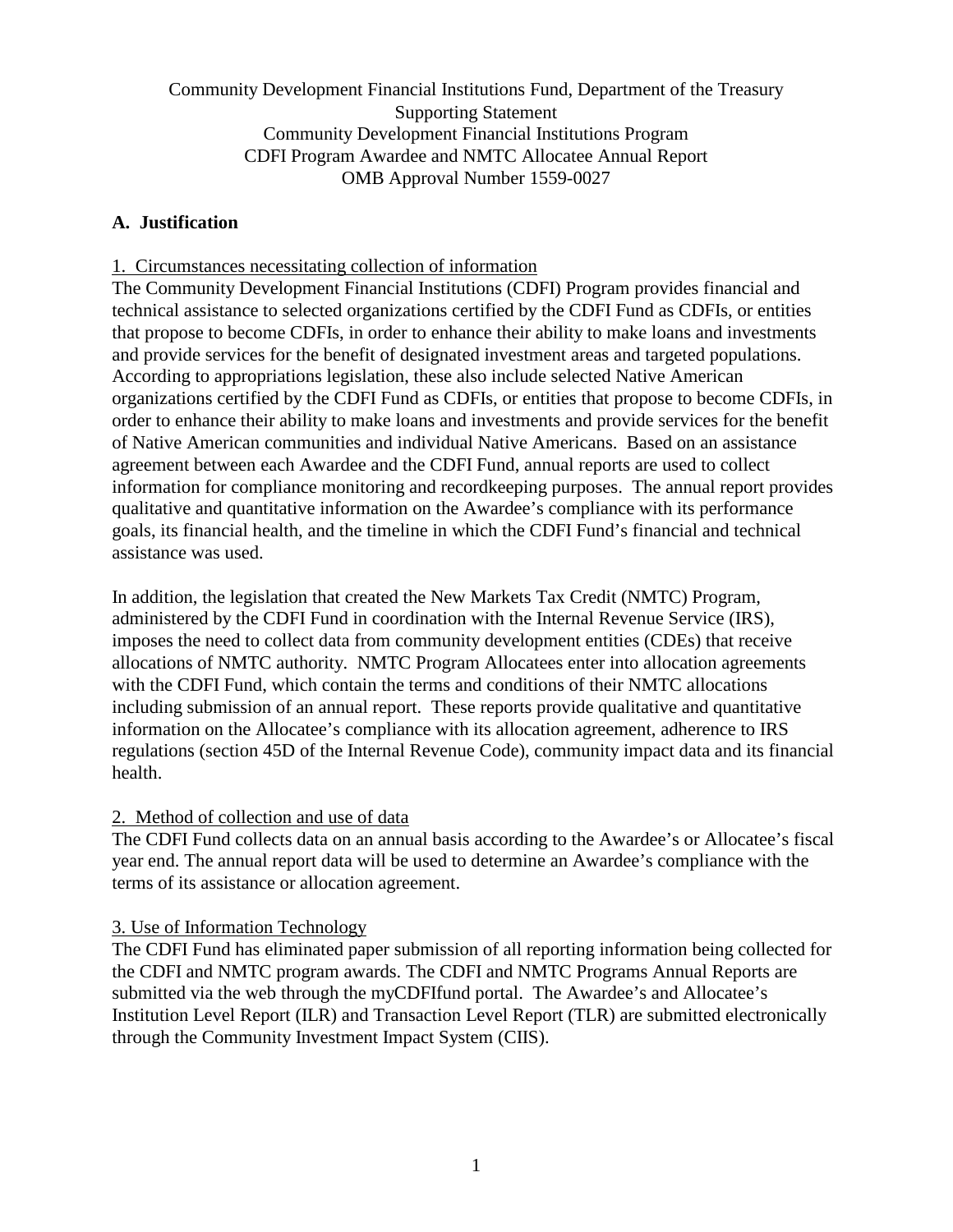Community Development Financial Institutions Fund, Department of the Treasury 4. Efforts to identify duplication

All of the information requested is required in order to evaluate Awardee or Allocatee compliance with the CDFI Fund's assistance and allocation agreements and does not duplicate other information collections.

## 5. Impact on small entities

This collection of information is not expected to have a significant impact on small entities as small entities generally apply for and receive Technical Assistance (TA) awards. TA award reporting requirements do not include completion and submission of the TLR report through CIIS. The TLR is the largest potential component of the annual report and is only required by Awardees that receive Financial Assistance (FA) awards and Allocatees that receive allocations of NMTC authority. Only NMTC Program Allocatees and CDFI Program FA Awardees will be required to submit the Transaction-Level Report. Small entities that become CDFI Fund Allocatees or Awardees must demonstrate significant management capacity to be selected for an allocation or award. Therefore, the CDFI Fund expects that smaller entities will have the capacity or the ability to develop the capacity needed to complete the TLR.

### 6. Consequences of less frequent collection and obstacles to burden reduction

The CDFI Fund cannot determine compliance with assistance and allocation agreements, measure its annual performance, or perform program evaluation without this annual collection of data.

#### 7. Circumstances requiring special information collection Not applicable.

## 8. Solicitation of comments on information collection

Pursuant to the notice and request for comments published in the Federal Register on August 27, 2013, at 78 FR53005, the CDFI Fund received detailed comments on or before October 28, 2013 from the following 15 organizations or individuals: Ariel Ventures, Common Capital, Communicating Arts Credit Union, Enterprise Community Investment, Inc., Joyce Dillard, Mercy Housing, National Federation of Community Development Credit Unions, New Hampshire Community Loan Fund, New Markets Tax Credit Coalition, The New Markets Tax Credit Working Group, Opportunity Finance Network, Strategic Development Solutions, Travois New Markets LLC, Washington Community Alliance for Self Help, and Wisconsin Women's Business Initiative.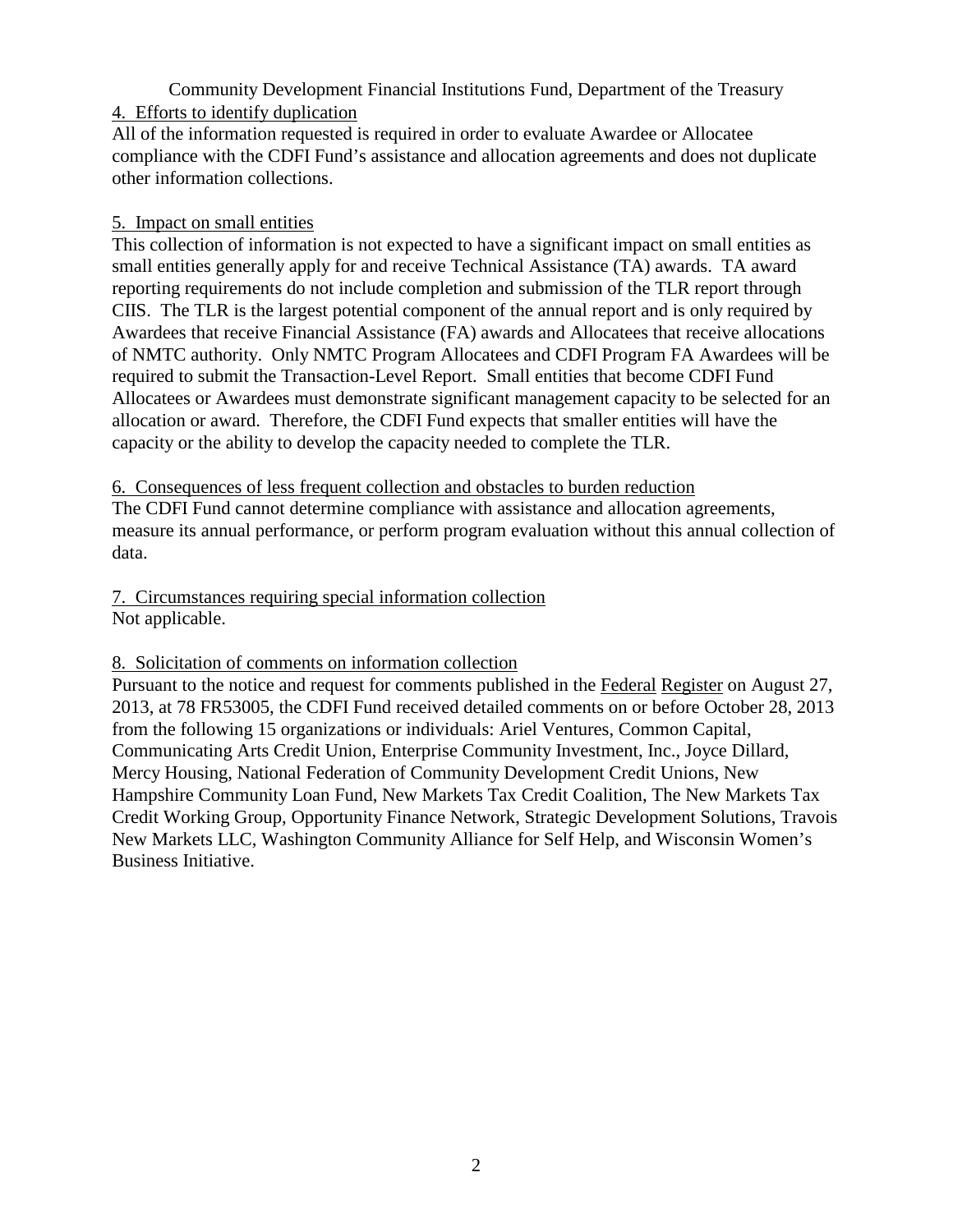| <b>Responder</b>                                                                                                                                                                                                                                                                                                                                                                | <b>Comment</b>                                                  |                                                                                                                                                                                                                                                                                       | <b>CDFI Fund Response</b>                                                                                                                                                                                                                                                                                                                                                                                                                                                                                                                                                                                                                                                |
|---------------------------------------------------------------------------------------------------------------------------------------------------------------------------------------------------------------------------------------------------------------------------------------------------------------------------------------------------------------------------------|-----------------------------------------------------------------|---------------------------------------------------------------------------------------------------------------------------------------------------------------------------------------------------------------------------------------------------------------------------------------|--------------------------------------------------------------------------------------------------------------------------------------------------------------------------------------------------------------------------------------------------------------------------------------------------------------------------------------------------------------------------------------------------------------------------------------------------------------------------------------------------------------------------------------------------------------------------------------------------------------------------------------------------------------------------|
| Mercy Housing<br>$\bullet$<br><b>Common Capital</b><br>$\bullet$<br>Wisconsin<br>$\bullet$<br>Women's<br><b>Business</b><br>Initiative<br><b>NFCDCU</b><br>$\bullet$<br>Strategic<br>$\bullet$<br>Development<br>Solutions<br><b>Travois New</b><br>$\bullet$<br>Markets LLC<br>Communicating<br>$\bullet$<br><b>Arts Credit</b><br>Union<br><b>NMTC</b> Coalition<br>$\bullet$ | conflicts between<br>the existing CIMS<br>geocodable.           | Geocoding system is<br>cumbersome. There are<br>transactions geocoded by<br>mapping system (as well as<br>the FFIEC system) and the<br>CIIS system, which results<br>in errors when uploading<br>the TLR into CIIS. Rural<br>locations sometimes do not<br>have addresses and are not | The CDFI Fund has invested in a new<br>mapping system (CIMS3) which has<br>significantly improved geocoding and<br>processing power. Because the new system<br>will be supported by more powerful<br>dedicated servers it will overcome the<br>batch processing limitations of the old<br>systems. Secondly, the CDFI Fund will<br>standardize geocoding addresses through<br>the new CIMS3 system and will seek to<br>minimize the need to revalidate the<br>geocoding in CIIS thereby eliminating a<br>significant error generating process. Rural<br>areas without addresses can use latitude<br>and longitude coordinates to geocode<br>locations without addresses. |
| <b>Ariel Ventures</b><br>$\bullet$<br>Enterprise<br>$\bullet$<br>Community<br>Investments<br>NH Community<br>$\bullet$<br>Loan Fund<br>Mercy Housing<br>$\bullet$<br>Enterprise<br>$\bullet$<br>Community<br>Investments<br><b>NMTC</b> Working<br>$\bullet$<br>Group<br><b>NMTC Coalition</b>                                                                                  | each year.<br>guidance should be<br>improved to make<br>easier. | Provide more time for<br>qualified CIIS software<br>vendors to incorporate<br>annual changes in the CIIS<br>data collection before the<br>annual release in August of<br>Multi-CDE reporting<br>reporting clearer and                                                                 | The CDFI Fund plans to provide to CIIS<br>compatible software vendors the annual<br>CIIS revisions on June $1st$ of each year so<br>that the vendors have more time to revise<br>and test their software compatibility prior<br>to the CIIS annual release date in August of<br>each year.<br>An FAQ on Multi-CDE reporting will be<br>included to clarify reporting requirements.<br>Additional guidance will also be included<br>in the instructions the CIIS web interface.<br>The CDFI Fund will also include this<br>information in new training power points<br>and/or webinars.                                                                                   |
| <b>NFCDCU</b><br>Communicating<br><b>Arts Credit</b><br>Union<br>Opportunity<br><b>Finance Network</b>                                                                                                                                                                                                                                                                          | periods. The slow<br>of the system.                             | The CIIS TLR system is<br>underpowered and subject<br>to crashes during the<br>highest volume reporting<br>processing of the TLR is<br>inefficient and costly<br>because of staff time<br>devoted to uploading the<br>data. Recommend updating<br>the hardware and software           | The CDFI Fund is evaluating potential<br>upgrades to the IT operating system,<br>including the servers currently supporting<br>the CIIS system.                                                                                                                                                                                                                                                                                                                                                                                                                                                                                                                          |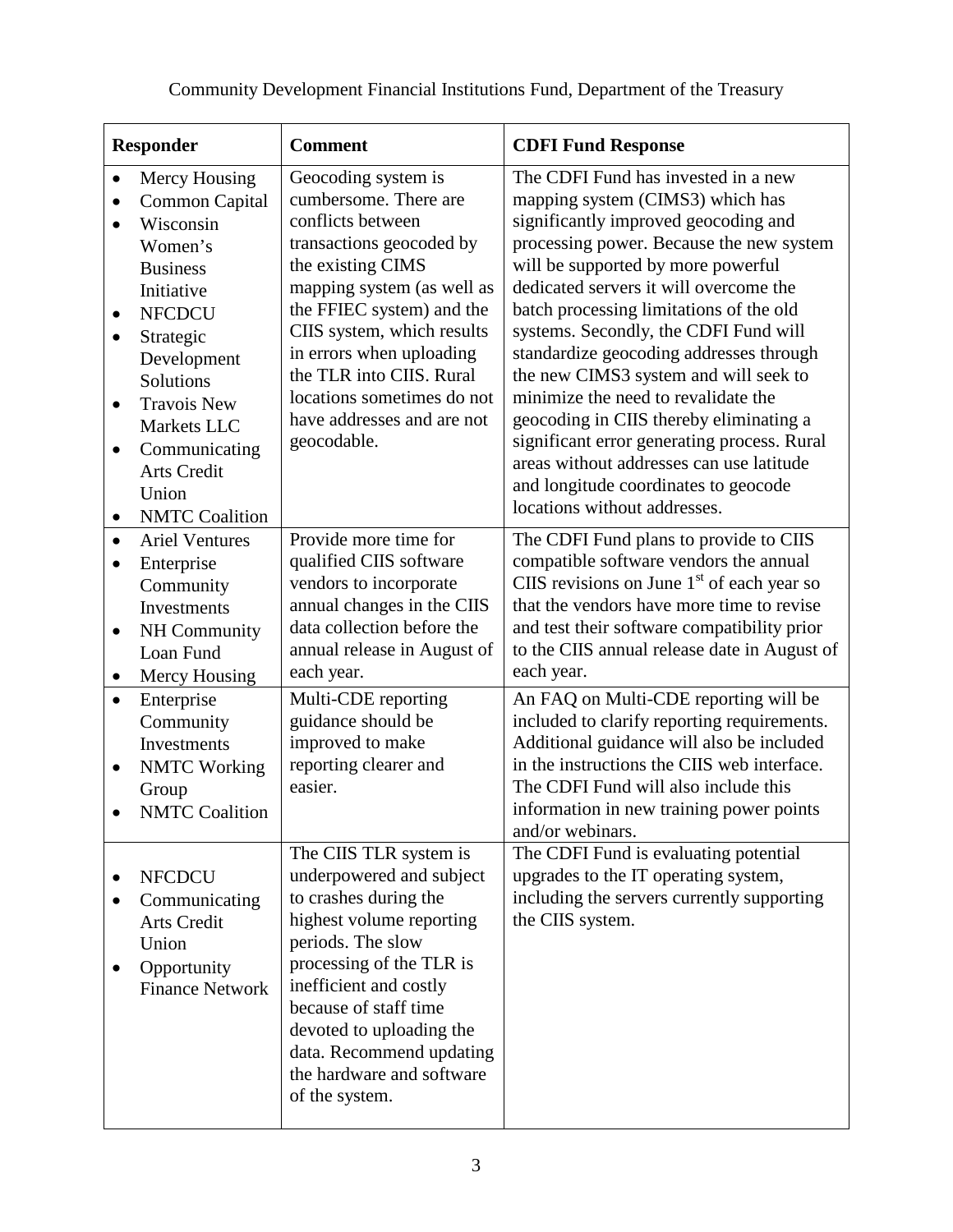|  | Community Development Financial Institutions Fund, Department of the Treasury |
|--|-------------------------------------------------------------------------------|
|--|-------------------------------------------------------------------------------|

| $\bullet$ | <b>NFCDCU</b><br><b>Common Capital</b><br>Self-Help<br><b>CDFI</b> Coalition<br><b>NMTC</b> Coalition                | CIIS reporting burden for<br>CDFIs ILR/TLR is higher<br>than the estimated 100<br>hours.                                                                                                                                                   | The CDFI Fund estimates that the<br>improvements in the mapping system<br>processing power and functionality should<br>dramatically decrease geocoding and<br>eliminate errors in uploading TLR<br>transactions, thereby reducing reporting<br>burden estimates. In addition<br>improvements in error identification and<br>correction will also reduce burden. The net<br>effect of these planned changes is being<br>evaluated. Revised burden estimates will be<br>posted at a later date. |
|-----------|----------------------------------------------------------------------------------------------------------------------|--------------------------------------------------------------------------------------------------------------------------------------------------------------------------------------------------------------------------------------------|-----------------------------------------------------------------------------------------------------------------------------------------------------------------------------------------------------------------------------------------------------------------------------------------------------------------------------------------------------------------------------------------------------------------------------------------------------------------------------------------------|
|           | Mercy Housing<br><b>CDCU</b>                                                                                         | Reduce reporting burden<br>by allowing CDFIs to<br>select their specialization<br>by loan purpose or asset<br>class of loans so that CIIS<br>would then disable<br>reporting on unrelated<br>fields in the TLR.                            | The CDFI Fund will review the feasibility<br>of implementing such a change in CIIS.                                                                                                                                                                                                                                                                                                                                                                                                           |
| $\bullet$ | Washington<br>Community<br>Alliance for Self-<br>Help<br><b>CDCU</b><br><b>NFCDCU</b>                                | Improved error<br>identification and<br>correction in TLR.                                                                                                                                                                                 | The CDFI Fund is working with the CIIS<br>contracting team to improve error handling<br>processes.                                                                                                                                                                                                                                                                                                                                                                                            |
| $\bullet$ | Enterprise<br>Community<br><b>Investments</b><br>Opportunity<br><b>Finance Network</b><br><b>NFCDCU</b><br>Self-Help | The CDFI TLR should be<br>scaled back to include only<br>the essential fields that are<br>used for compliance and<br>impact reporting. Optional<br>CDFI TLR fields should be<br>eliminated or made<br>mandatory to eliminate<br>confusion. | The CDFI Fund will conduct a<br>comprehensive internal review to identify<br>fields that can be eliminated without<br>compromising compliance or impact<br>analysis. The CDFI Fund will also conduct<br>listening sessions and other forms of public<br>engagement with the industry to identify<br>fields which might be eliminated.                                                                                                                                                         |
|           | <b>NMTC</b> Coalition                                                                                                | The CDFI Fund should<br>post updated training<br>materials and more<br>information to conduct<br>baseline analysis of<br>relevant reporting<br>benchmarks.                                                                                 | The CDFI Fund is working with the CIIS<br>contracting team to update on-line training<br>materials to assist awardees in their<br>reporting.                                                                                                                                                                                                                                                                                                                                                  |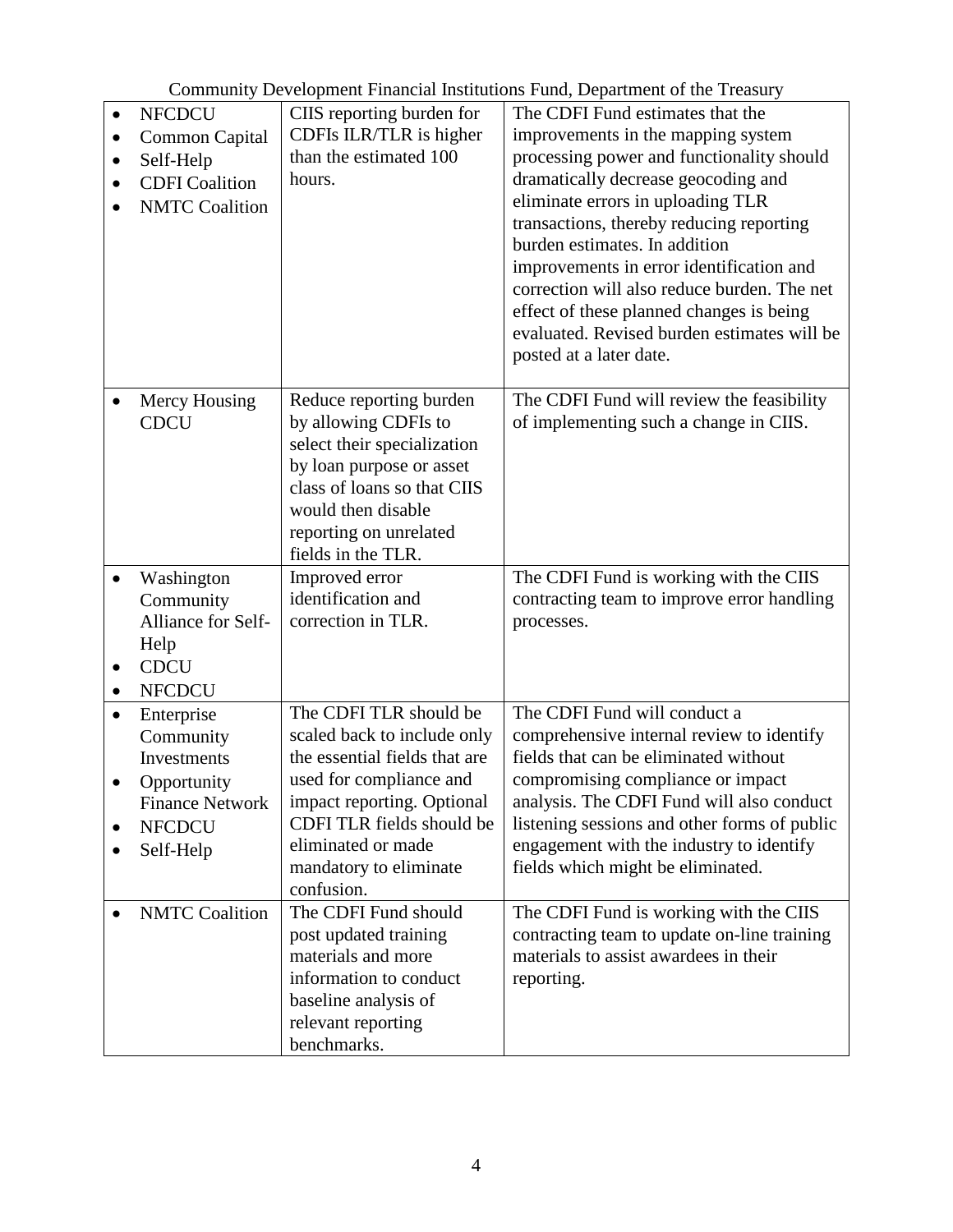# Community Development Financial Institutions Fund, Department of the Treasury

9. Provision of payment to respondents

No payments or gifts will be made to respondents.

### 10. Assurance of confidentiality

The CDFI Fund is subject to all Federal regulations with respect to confidentiality of information supplied in the annual report.

11. Justification of sensitive questions.

Questions that may be considered of a sensitive nature are asked for research purposes. These questions are included in the ILR and TLR submitted through CIIS. See attached data release protocol document that lists the protections of the answers to these sensitive questions offered to Awardees and Allocatees.

## 12. Estimate of the hour burden of information collection.

| <b>CDFI Awardees/ NMTC Allocatees Estimated Burden:</b>                        |  |  |  |  |  |
|--------------------------------------------------------------------------------|--|--|--|--|--|
|                                                                                |  |  |  |  |  |
|                                                                                |  |  |  |  |  |
| <b>Estimated Number of Annual Respondents:</b>                                 |  |  |  |  |  |
|                                                                                |  |  |  |  |  |
| CDFI Annual ILR only: 107 (TA=66 and FA=41)<br>$\bullet$                       |  |  |  |  |  |
|                                                                                |  |  |  |  |  |
| CDFI Annual TLR and ILR: 245                                                   |  |  |  |  |  |
| $\bullet$                                                                      |  |  |  |  |  |
|                                                                                |  |  |  |  |  |
| <b>NMTC Annual Report: 303</b>                                                 |  |  |  |  |  |
|                                                                                |  |  |  |  |  |
| Burden per Report Type:                                                        |  |  |  |  |  |
|                                                                                |  |  |  |  |  |
| CDFI Program TA awardees Estimated Time Burden: 22 hours<br>$\bullet$          |  |  |  |  |  |
|                                                                                |  |  |  |  |  |
|                                                                                |  |  |  |  |  |
| CDFI Program FA ILR only awardees Estimated Time Burden: 32 hours<br>$\bullet$ |  |  |  |  |  |
|                                                                                |  |  |  |  |  |
| CDFI Program FA TLR/ILR awardees Estimated Time Burden: 100 hours<br>$\bullet$ |  |  |  |  |  |
|                                                                                |  |  |  |  |  |
|                                                                                |  |  |  |  |  |
| NMTC Program allocatees Estimated Time Burden: 65 hours                        |  |  |  |  |  |
|                                                                                |  |  |  |  |  |
| Total Estimated Burden per Reporting Type:                                     |  |  |  |  |  |
|                                                                                |  |  |  |  |  |
| CDFI Program TA reports: 1,452 hours<br>$\bullet$                              |  |  |  |  |  |
|                                                                                |  |  |  |  |  |
|                                                                                |  |  |  |  |  |
| CDFI Program FA ILR only reports: 1,312 hours<br>$\bullet$                     |  |  |  |  |  |
|                                                                                |  |  |  |  |  |
| CDFI Program FA TLR/ILR reports: 24,500 hours<br>$\bullet$                     |  |  |  |  |  |
|                                                                                |  |  |  |  |  |
| NMTC Program CDE reports: 19,695 hours                                         |  |  |  |  |  |
|                                                                                |  |  |  |  |  |
|                                                                                |  |  |  |  |  |
| <b>Estimated Total Annual Burden Hours = 46,959</b>                            |  |  |  |  |  |